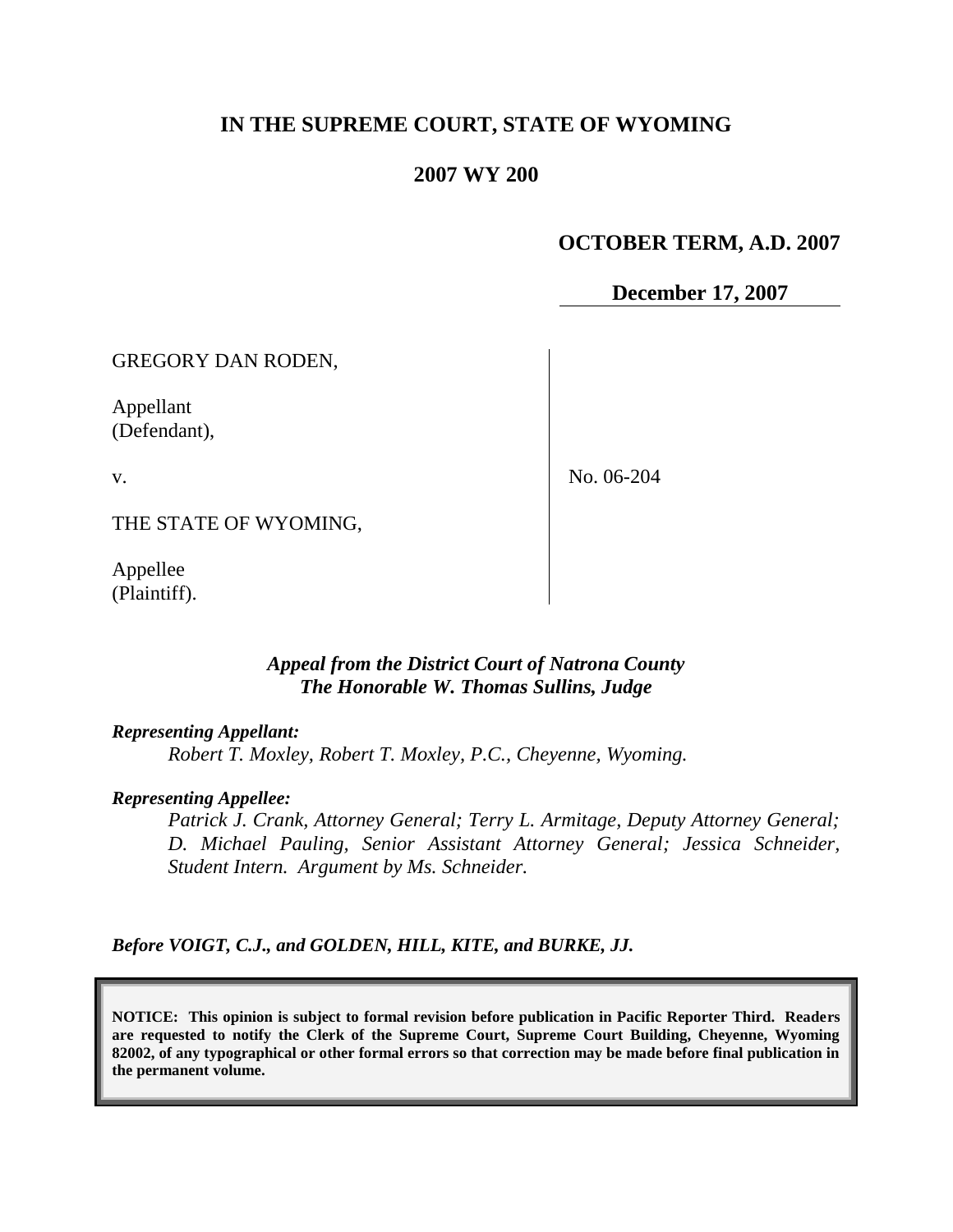#### **BURKE, Justice.**

 $\overline{a}$ 

[ $[1]$  Gregory Dan Roden was convicted of felony property destruction<sup>1</sup> in violation of Wyo. Stat. Ann. § 6-3-201(a) (LexisNexis 2007). This crime is a felony "if the cost of restoring injured property or the value of the property if destroyed is one thousand dollars  $(1,000.00)$  or more." *Id.* § 6-3-201(b)(iii). The jury found that Mr. Roden had caused damages exceeding the threshold, and he was convicted of a felony. His appeal rests on contentions that the State did not prove, beyond a reasonable doubt, that he caused damages in excess of \$1,000. We affirm.

#### *ISSUES*

[¶2] We phrase Mr. Roden"s issues as follows:

1. What is the proper measure of damages under Wyo. Stat. Ann. § 6-3-201(b)(iii)?

2. Did the State present sufficient evidence to prove that the damages amounted to \$1,000 or more?

3. Was the jury properly instructed on the measure of damages?

## *FACTS*

[¶3] The parties provide sharply differing explanations of why Mr. Roden ended up driving a pickup that belonged to David Mortenson, but those details are not significant here. It is undisputed that Mr. Roden was intoxicated when he drove the pickup into the parking lot of the Casper hotel where he was staying. After parking the pickup, Mr. Roden used a hammer to break the windshield, the side windows, and the plastic windows of the attached camper shell. He then went to his hotel room, and left the keys to Mr. Mortenson"s pickup in the trash can.

[¶4] Mr. Roden was charged with stealing the pickup, but the jury found him not guilty on that charge. Mr. Roden was also charged with felony property destruction. A major issue at his trial was the amount of damages. In the discussion below, we examine more closely the testimony about the cost of replacing the windows, and the defense"s cross-

<sup>&</sup>lt;sup>1</sup> The statute is entitled "Property destruction and defacement," but the crime has been "referred to as "felony property destruction" for the sake of simplicity." *KP v. State*, 2004 WY 165, ¶ 4, 102 P.3d 217, 219 (Wyo. 2004).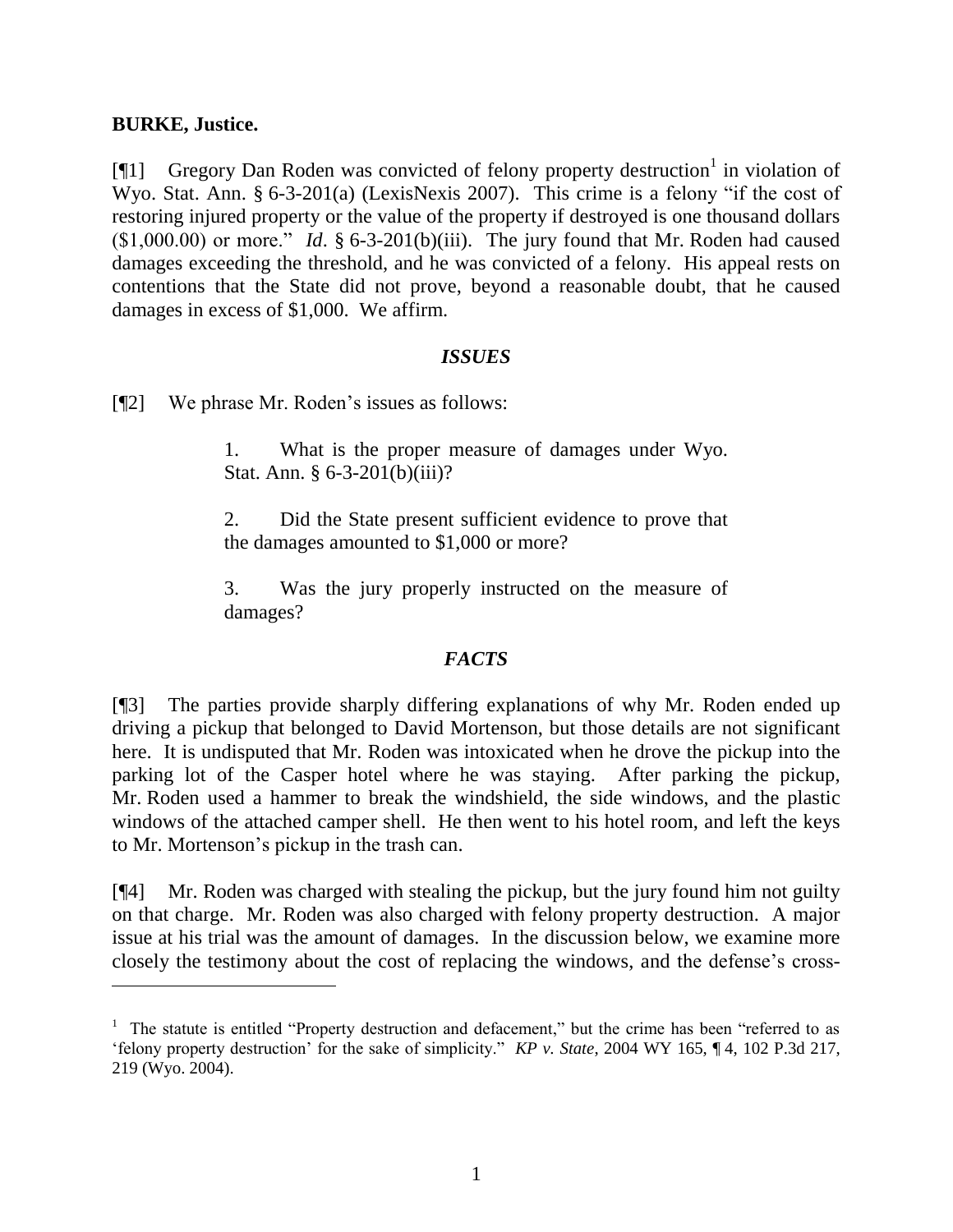examination eliciting information to the effect that used glass was cheaper than new glass. The jury specifically found that the value of the damage exceeded \$1,000, and convicted Mr. Roden of the felony charge. He challenges that conviction in this appeal.

### *DISCUSSION*

### *What is the appropriate measure of damages under Wyo. Stat. Ann. § 6-3-201(b)(iii)?*

## *Standard of Review*

[¶5] This issue presents a question of statutory interpretation. We apply a *de novo* standard of review, using well-established rules of statutory construction:

> In interpreting statutes, if the statutory language is clear and unambiguous, we must abide by the plain meaning of the statute. If a statute is ambiguous, however, we will resort to general principles of statutory construction in the effort to ascertain legislative intent. A statute which is uncertain and susceptible of more than one meaning is ambiguous. In addition, we have said that statutes should be given a reasonable, practical construction.

*KP v. State*, 2004 WY 165, ¶ 22, 102 P.3d 217, 224 (Wyo. 2004) (internal citations and punctuation omitted).

## *Discussion*

[¶6] Employing the familiar rules of statutory construction, we begin with the language of the statute. Wyo. Stat. Ann. § 6-3-201(a) provides that "A person is guilty of property destruction and defacement if he knowingly defaces, injures or destroys property of another without the owner's consent." Wyo. Stat. Ann. § 6-3-201(b)(iii) further provides that the crime is a felony "if the cost of restoring injured property or the value of the property if destroyed is one thousand dollars (\$1,000.00) or more."

 $[$ [ $\degree$ ] We previously observed that this statute contains disjunctive language – "defaces, injures or destroys" – so that a person may be convicted for any one of the three acts of defacing, injuring, or destroying property. *Christian v. State*, 883 P.2d 376, 380 (Wyo. 1994). 2 Mr. Roden was specifically charged with injuring property, not destroying or

<sup>2</sup> This statutory language considered in that case was identical except that, in 2004, the legislature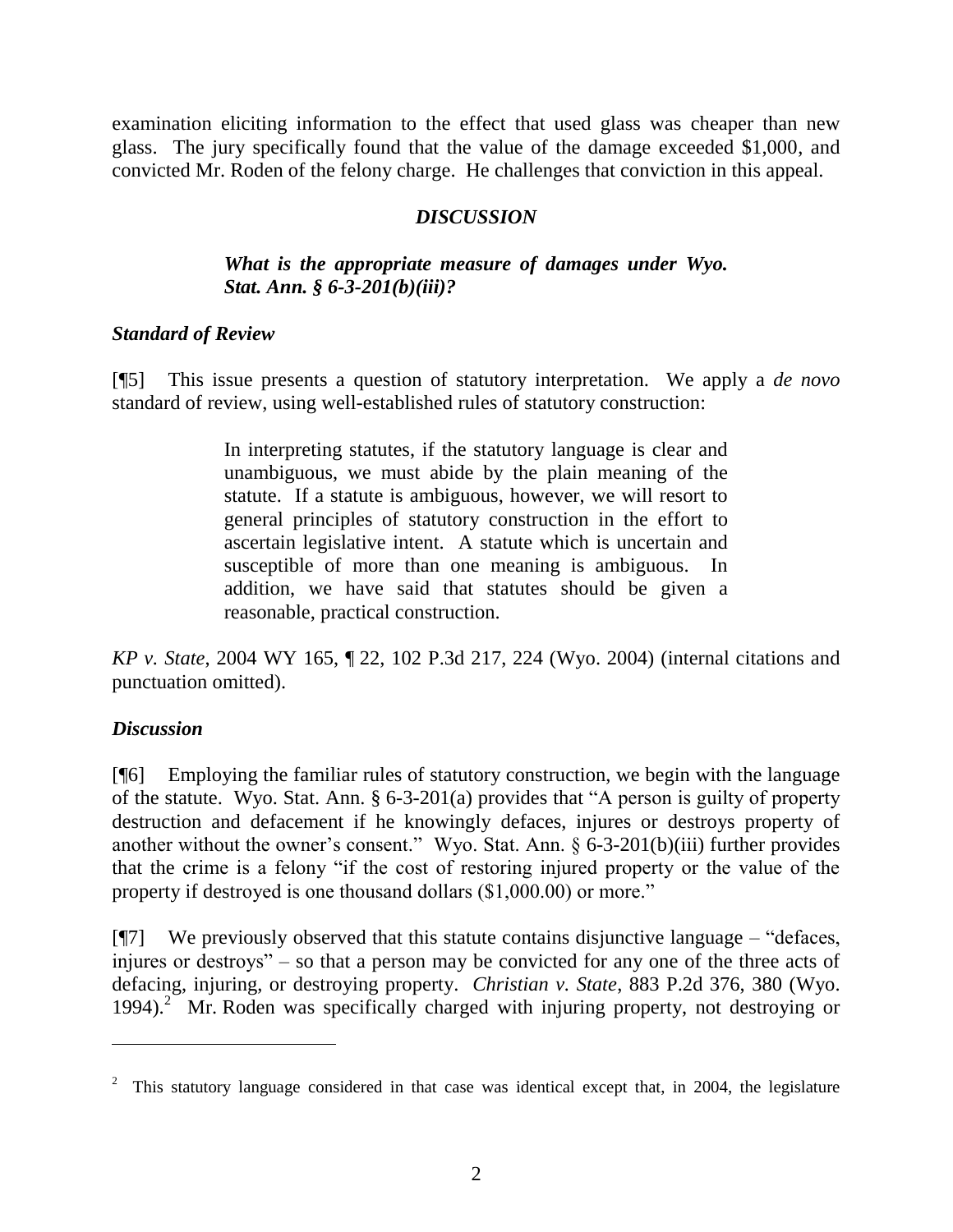defacing it. In such a case, the statute provides that the proper measure of damages is "the cost of restoring injured property." Wyo. Stat. Ann. § 6-3-201(b)(iii).

[¶8] We have considered this measure of damages in a previous case involving broken car windows. In that case, the evidence indicated that the total value of the car was \$300, while estimates to repair the car amounted to more than \$2,000. We held that the amount of the damages:

> shall be determined by the cost to restore the injured property unless that determination exceeds the determination of the value of the property, had it been destroyed, in which case the property shall be deemed destroyed for purposes of this statute. In other words, where the total value of the entire item of property involved is less than \$500 (now \$1,000), but the cost to restore the property would be \$500 (now \$1,000) or more, the maximum damage chargeable is to be determined by the overall value of the entire item of property before the damage occurred.

*KP*, ¶ 24, 102 P.3d at 224. This case established total value as an upper limit on damages, but did not change the basic measure of damages to injured property, which is the cost of restoration. We find no ambiguity in the statute with regard to this broad measure of damages.

[¶9] Mr. Roden raises two specific questions about the application of this measure of damages to his case. First, while there is no dispute that Mr. Mortenson"s pickup was worth more than the cost of restoration, there was some evidence that the camper shell, by itself, was worth less than the cost of restoring its plastic windows. Mr. Roden never states the argument this succinctly, but his claim appears to be that, following *KP*, ¶ 24, 102 P.3d at 224, the proper measure of damages for the camper shell was not the cost of replacing its windows, but the value of the camper shell. Put another way, he asserts that the camper shell should not be treated as part of the damaged pickup, but rather as a separate item that was completely destroyed.

[¶10] Second, he points out that the pickup was used, so the broken windows were also used. He then cites evidence from his trial suggesting that used glass is less expensive than new glass. On that basis, he claims that the proper measure of damages to the

amended the statute by increasing the threshold for a felony conviction from \$500 to \$1,000. 2004 Wyo. Sess. Laws ch. 126, § 1.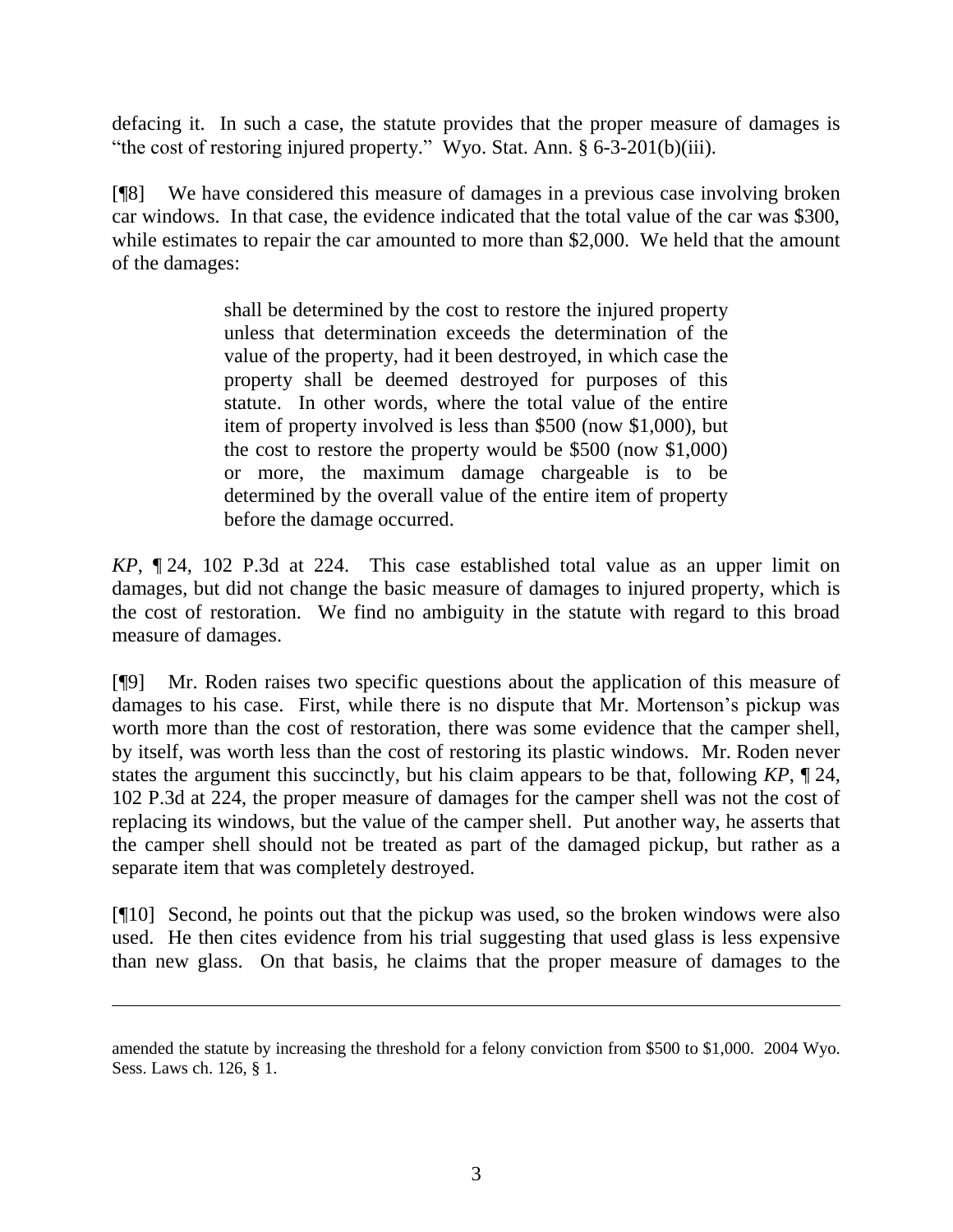pickup was the cost of replacing the windows with used glass, not with new glass.

[¶11] The cases and other authorities cited by the parties do not help us to address these two specific questions. We have found no helpful Wyoming criminal law cases. We note, however, that some civil cases apply a measure of damages similar to that set forth in Wyo. Stat. Ann. § 6-3-201(b)(iii). When a homeowner sued in tort for damages to the basement of his house, we said that the measure of damages for "property which can be repaired and substantially restored to its former condition is the reasonable cost of repair or restoration." *South Cheyenne Water & Sewer Dist. v. Stundon*, 483 P.2d 240, 243 (Wyo. 1971). *See also Kirby Bldg. Systems v. Mineral Explorations Co.*, 704 P.2d 1266, 1269 (Wyo. 1985). We conclude that, in the criminal context as well, the measure of damages is the reasonable cost of restoration. What is reasonable, however, is a question of fact for the jury:

> Valuation of property is a question of fact, and there is no universal standard for such a determination. Thus, the question is left to the trier of fact to be decided on the basis of the facts and circumstances of each case. *D'Arge* [*v. Davis*], 710 P.2d 830 [(Wyo. 1985)]. We have said that damages must be susceptible of ascertainment with a reasonable degree of certainty, *Reiman Construction Company v. Jerry Hiller Company*, 709 P.2d 1271 (Wyo. 1985); *Cates v. Barb*, 650 P.2d 1159 (Wyo. 1982), and that a court may not speculate or conjecture in awarding damages. *Broyles* [*v. Broyles*], 711 P.2d 1119 [(Wyo. 1985)]; *State Highway Commission of Wyoming v. Brasel & Sims Construction Co., Inc.*, 688 P.2d 871 (Wyo. 1984). We further observed in *Douglas Reservoirs Water Users Association v. Cross*, 569 P.2d 1280, 1284 (Wyo. 1977), quoted in *Reiman Construction Company*, 709 P.2d at 1277, that:

> > While damages may not be calculable with absolute certainty, they should be susceptible of ascertainment with a reasonable degree of certainty and if there is evidence from which a reasonable estimate of money damages may be made that is sufficient, the primary objective being to determine the amount of loss, applying whatever rule is best suited to that purpose.

*O's Gold Seed Co. v. United Agri-Products Fin. Servs*., 761 P.2d 673, 676 (Wyo. 1988).

[¶12] Mr. Roden would have us establish, as a matter of law, that the only proper way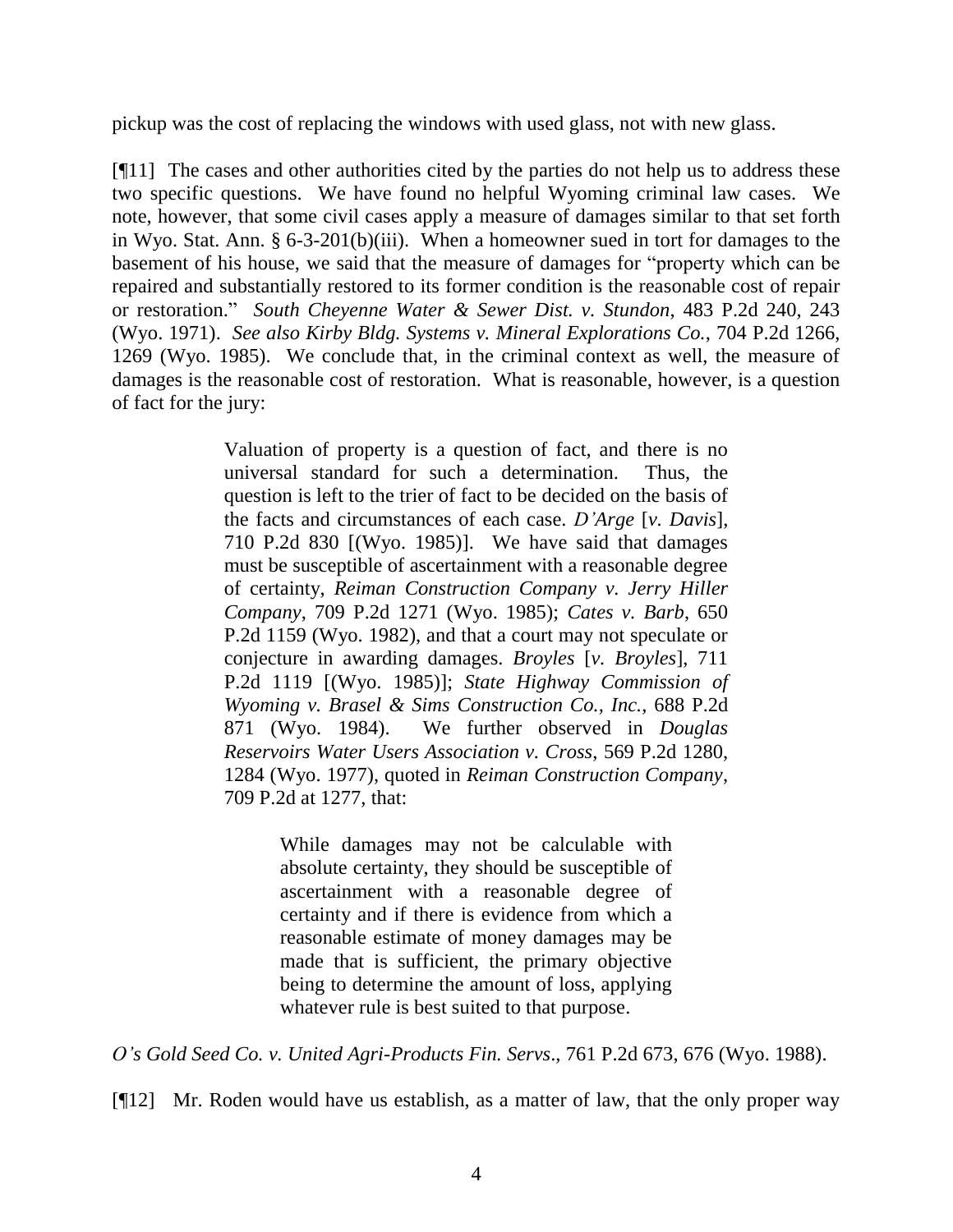to measure the damages is to consider the cost of used glass for the pickup windows, and to consider the camper shell as a separate item. However, we think that the jury should have more flexibility when it applies "whatever rule is best suited" to determine the amount of damages in a particular case. That flexibility is somewhat reduced in criminal cases where the statute specifies the measure of damages, but within the statutory limits, it is still appropriate to tailor the measure of damages to fit the circumstances of a criminal case. Applying this guidance to Mr. Roden"s case, we conclude that it was up to the jury to decide the reasonable cost of restoring Mr. Mortenson"s pickup, and as part of that decision, to determine whether to use the cost of used glass or new for the pickup windows, and whether the camper shell was part of the pickup or a separate item.

[¶13] In theory, used items could be restored with similarly used items, and their value measured by the cost of the used items. In reality, there is a ready market for some used items, but not for others. Used vehicles are readily marketable, for example, and prices for used vehicles can be easily established. In contrast, "second-hand household goods in use do not have a market value in the ordinary sense." *Shikany v. Salt Creek Transp. Co.*, 48 Wyo. 190, 203, 45 P.2d 645, 649 (Wyo. 1935). It was up to Mr. Roden"s jury to consider whether there is the sort of market for used window glass that would make it reasonable to purchase used glass to restore the windows of Mr. Mortenson"s pickup, or, on the other hand, whether there really is no such market so that it was reasonable to restore the pickup with new window glass. Similarly, it is appropriate for the jury to apply its common sense in deciding whether to consider the camper shell as part of Mr. Mortenson"s pickup or as a separate item.

[¶14] In sum, the statute unambiguously provides the broad measure of damages, which is the cost of restoring Mr. Mortenson"s pickup. The detailed application of that measure of damages to the circumstances of Mr. Roden"s case, such as whether the camper shell was part of the pickup or a separate item, and whether the windows should be replaced with new or used glass, are questions of fact that should be determined by the jury.

# *Did the State present sufficient evidence to prove that the damages amounted to \$1,000 or more?*

## *Standard of Review*

[¶15] In considering this challenge to the sufficiency of the evidence, our basic consideration is whether a rational trier of fact could find that the essential elements of the crime were proven beyond a reasonable doubt. We view the evidence in a light most favorable to the successful party, and afford every favorable inference that may fairly be drawn from the successful party"s evidence. We do not substitute our judgment for that of the jury. Instead, we determine whether a quorum of reasonable and rational individuals could have found that the essential elements of the crime were proven beyond a reasonable doubt. *Rawle v. State*, 2007 WY 59, ¶ 21, 155 P.3d 1024, 1030 (Wyo.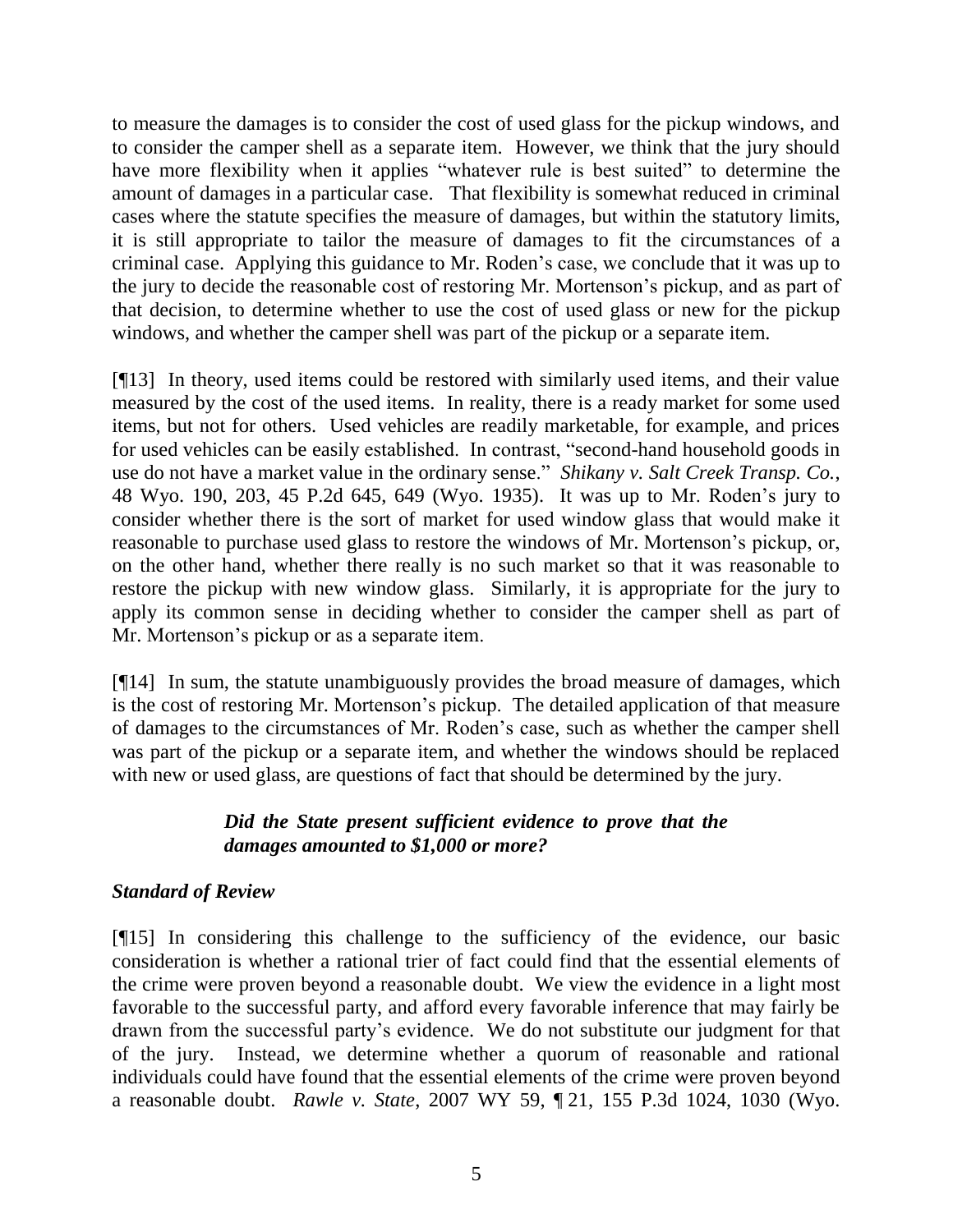2007); *Blakeman v. State*, 2004 WY 139, ¶ 11, 100 P.3d 1229, 1233 (Wyo. 2004).

[¶16] Mr. Roden contends that sufficiency of the evidence is not the issue. He asserts, in effect, that the State"s evidence involved only the cost of replacing the plastic windows in the camper shell, rather than the cost of the camper shell as a separate item, and only the cost of using new glass in the pickup windows, rather than the cost of used glass. This leads to his contention that the evidence was not merely insufficient, but indeed incompetent to prove that the damages he caused exceeded the \$1,000 felony threshold. However, we have rejected Mr. Roden"s invitation to establish, as a rule of law, that the camper shell must be considered as an item separate from the pickup, or that the cost of used window glass is the proper measure of damage. We have concluded that these are matters for the jury to determine. Accordingly, the State's evidence was not incompetent. The question remains whether the evidence was sufficient to allow the jury to determine that the damages caused by Mr. Roden exceed the \$1,000 threshold, and we will conduct that review under the standard set forth above.

## *Discussion*

[¶17] At trial, a used car dealer testified that Mr. Mortenson"s pickup had a retail value of about \$5,500. The camper shell alone, he said, would cost about \$1,000 new, but one in used condition similar to Mr. Mortenson's could be purchased from "a junkyard or something" for \$200 to \$400. Of course, the State never argued that the proper measure of damages was the value of the pickup. Presumably, the State introduced evidence of the pickup"s value to prove, pursuant to the requirement established in *KP*, ¶ 24, 102 P.3d at 224, that the cost of restoring the windows did not exceed the overall value of the pickup.

[¶18] With regard to the cost of restoring the pickup, Mr. Mortenson testified that he paid \$1,715 to an automobile glass company to fix the windows on his pickup and camper shell. A manager from that company confirmed that the cost of replacing the broken windows totaled \$1,715.79. He testified that the labor and materials for fixing the camper shell alone amounted to about \$310. He also indicated, contrary to Mr. Roden"s contention that all of the pickup windows were used, that the windshield of the pickup was relatively new, having been replaced about a month before the incident.

[¶19] On cross-examination, he was asked about the possibility of replacing the windows with used glass.

> Q. Now, is there a secondary market for the windows that were broken out of the vehicle? In other words, can you go to a junkyard and get that glass?

> A. Not when you"re dealing with an insurance company.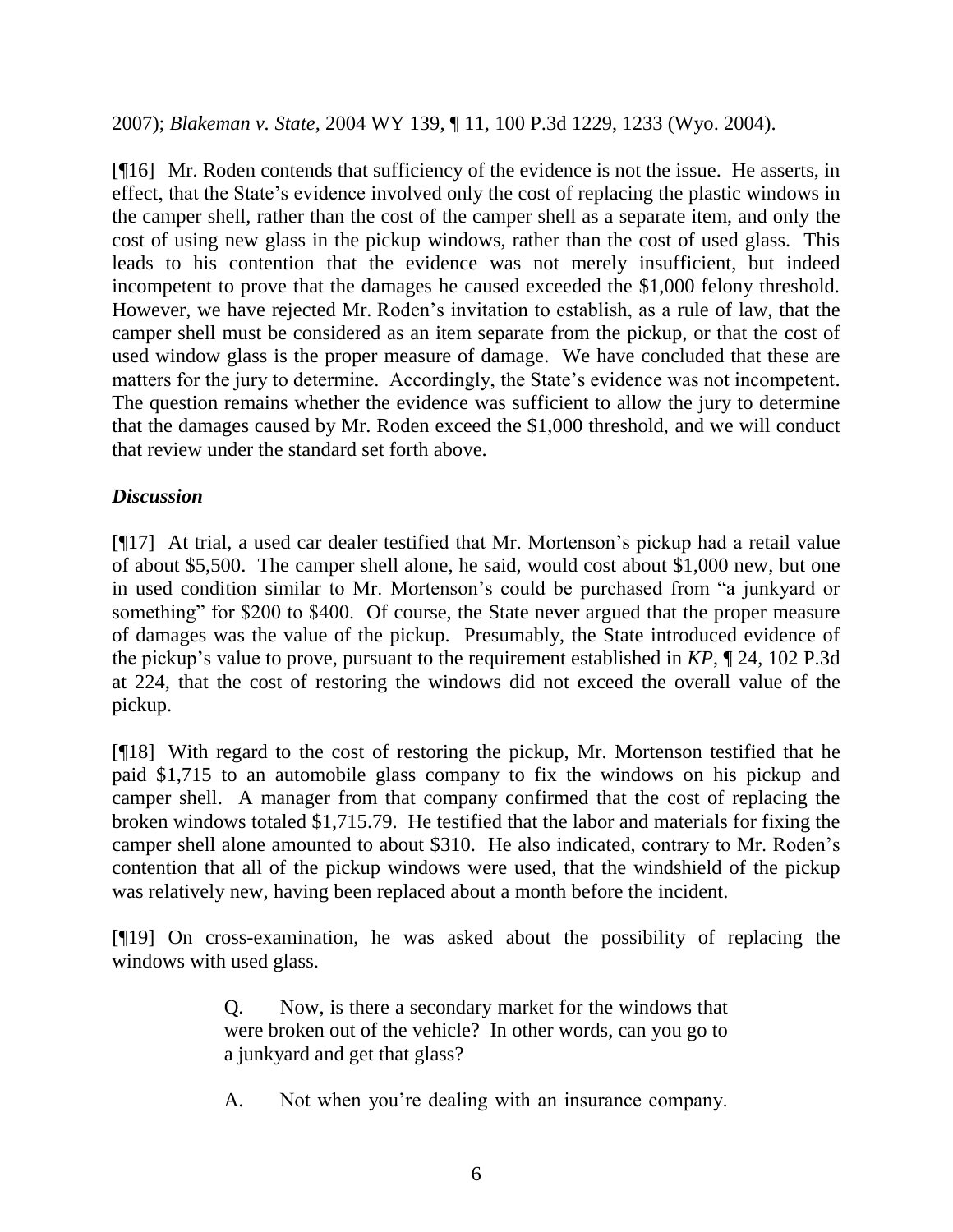They don't pay that.

Q. Okay. But if you were just dealing with it as a person instead of dealing with it as an insurance –

A. It would be possible to do if you could find it.

Q. And in your experience, is it significantly cheaper to go buy glass that"s been broken like that from a secondary market?

A. Some, yes.

Q. How much total was spent on the actual glass? . . . My math comes to about \$850. Does that sound about right –

A. Close.

 $Q.$  – for the glass? Would it be safe to say if you bought it on the secondary market, you could probably buy it for about 200 bucks?

A. Depends on who you get it from, yeah....

Q. So what was the total that you actually spent in labor just on the truck not on the topper? . . . \$45 times 5 would be \$225; right?

A. Uh-uh.

Q. In labor?

A. Right.

Q. So if the topper – if you could go buy – this is hypothetical.

A. Okay.

Q. If you could go buy the topper for 200 bucks, and the labor would cost \$225 and you could buy the glass on the secondary market for \$200, if a guy didn't have insurance, he could have fixed everything that we were looking at there for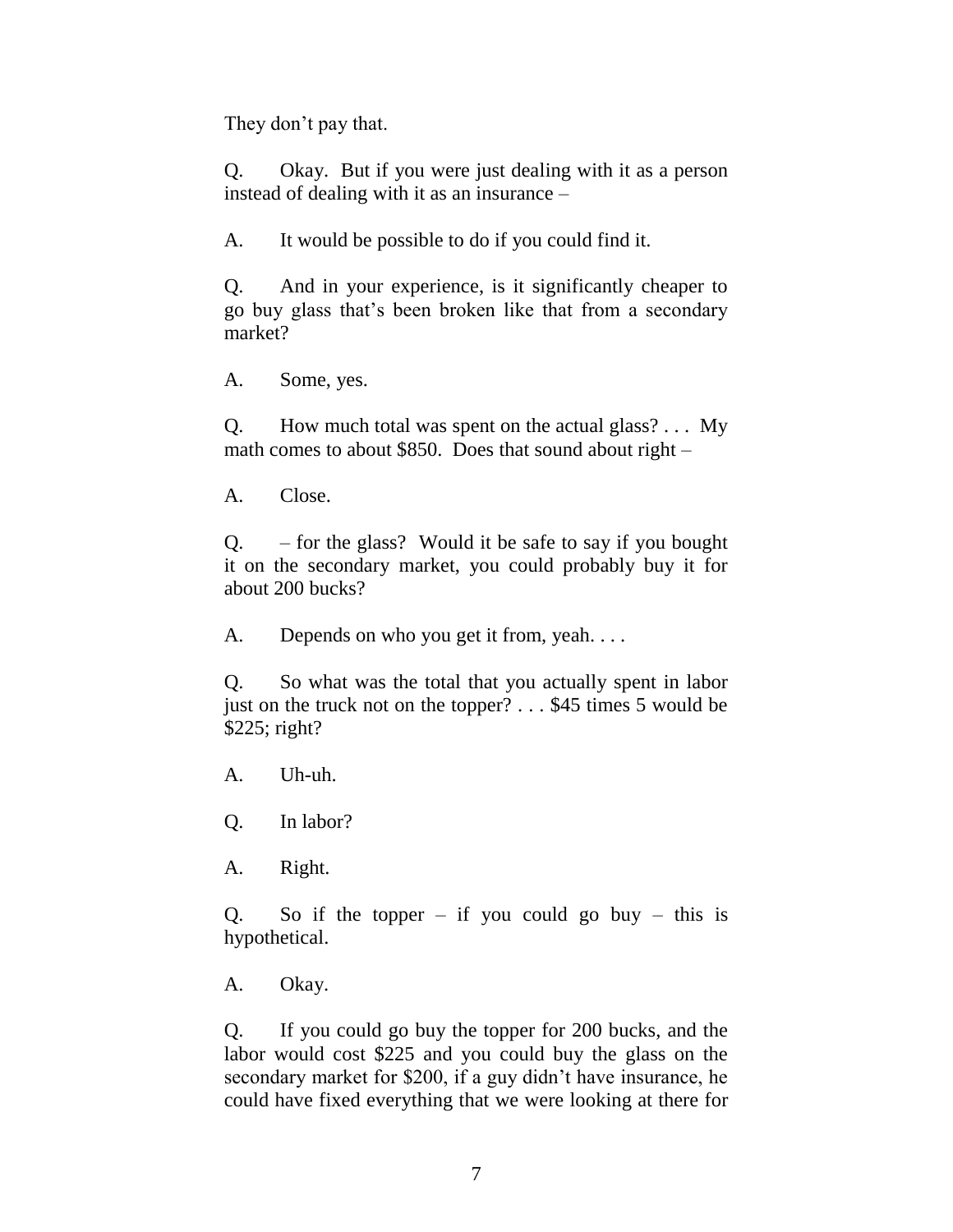about \$625?

A. Give or take a little.

[¶20] Our standard of review requires us to view the evidence in the light most favorable to the State. The State presented evidence that the actual cost of repairing the windows in the pickup and camper shell was \$1,715. Based on that information, rational jurors could conclude, beyond a reasonable doubt, that the damages caused by Mr. Roden exceeded the \$1,000 felony threshold. The defense was allowed to present evidence suggesting that the \$1,715 figure was too high, and to present arguments to that effect in closing. The jurors may simply have been unconvinced by the defense"s efforts to discredit the State"s evidence. Notably, the State, in redirect examination, questioned the glass company manager about the availability of used glass of the kind needed to fit Mr. Mortenson"s pickup:

> Q. Do we even know that that particular used glass was available in Casper in those measurements?

> A. It"s hard to say. You"d have to do a bunch of calling. Chances of finding that particular glass are probably pretty slim.

Given this evidence, it would have been reasonable for the jury to determine that it was impractical, impossible, or unreasonable to replace the broken pickup windows with used glass. The record includes sufficient evidence to support the jury"s decision that Mr. Roden had caused more than \$1,000 in damages.

# *Was the jury properly instructed on the measure of damages?*

# *Standard of Review*

[¶21] We review jury instructions under the following standard:

It is well settled that a trial court has a duty to instruct a jury regarding the general principles of law applicable to the case. On appellate review, jury instructions must be considered as a whole, and individual instructions, or parts thereof, should not be singled out and considered in isolation. A trial court is given wide latitude in instructing the jury and, as long as the instructions correctly state the law and the instructions in their entirety sufficiently covers the relevant issue, reversible error will not be found. The accuracy of an instruction is a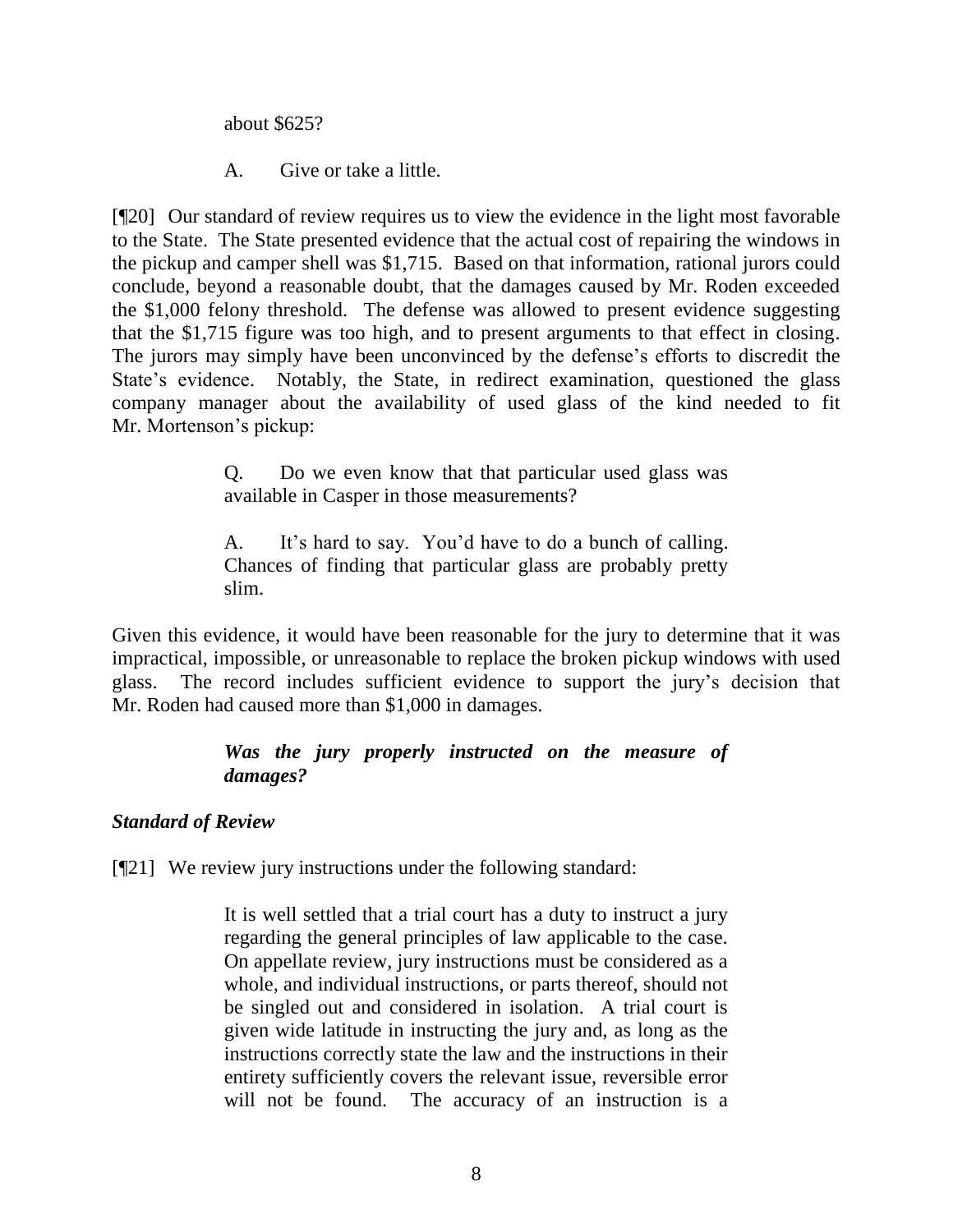question of law which is reviewed *de novo*.

*Duke v. State*, 2004 WY 120, ¶ 90, 99 P.3d 928, 954 (Wyo. 2004) (internal citations omitted); *see also Seymore v. State*, 2007 WY 32, ¶ 9, 152 P.3d 401, 404 (Wyo. 2007).

### *Discussion*

[¶22] Mr. Roden"s appeal focuses solely on the proper measure of damages. Thus, while our review encompasses the jury instructions as a whole, we also focus on the two instructions relating to the measure of damages. Instruction 9 presented the jury with the elements of the crime:

> The elements of the crime of Property Destruction and Defacement – the Cost of Restoring the Injured Property being \$1,000.00 or [m]ore, as charged in Count One of the Amended Information in this case, are:

- 1. On or about the  $8<sup>th</sup>$  day of January, 2005,
- 2. In Natrona County, Wyoming,
- 3. The Defendant, Gregory Dan Roden,
- 4. Knowingly injured the property of another,
- 5. Without the consent of the owner,
- 6. And the cost of restoring the injured property was \$1,000.00 or more.

Instruction 13 informed the jury that:

In determining the value of property destroyed or defaced, or the cost of restoring injured property, if you find beyond a reasonable doubt that the defendant engaged in a single continuing course of conduct in which he knowingly defaced, injured or destroyed more than one item of property of another without the owner"s consent, you may consider all such property in finding the value or cost of restoration.

[¶23] Mr. Roden"s brief does a poor job of articulating his objections to the jury instructions. Broadly stated, his contention seems to be that the instruction did not reflect his proposed measure of damages. At trial, after the jury had been instructed but before